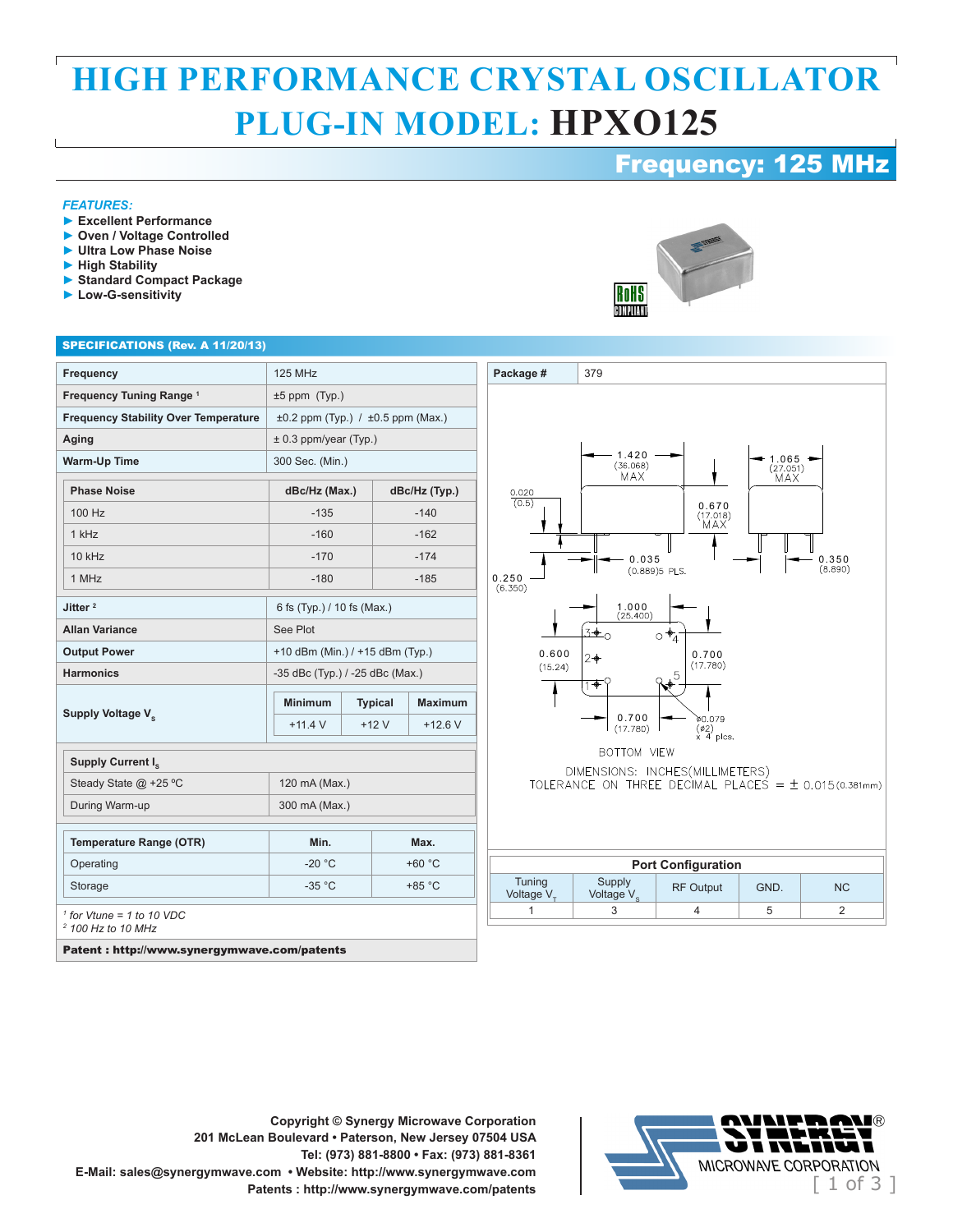## **HIGH PERFORMANCE CRYSTAL OSCILLATOR PLUG-IN MODEL: HPXO125**

## Frequency: 125 MHz





**Copyright © Synergy Microwave Corporation 201 McLean Boulevard • Paterson, New Jersey 07504 USA Tel: (973) 881-8800 • Fax: (973) 881-8361 E-Mail: sales@synergymwave.com • Website: http://www.synergymwave.com**